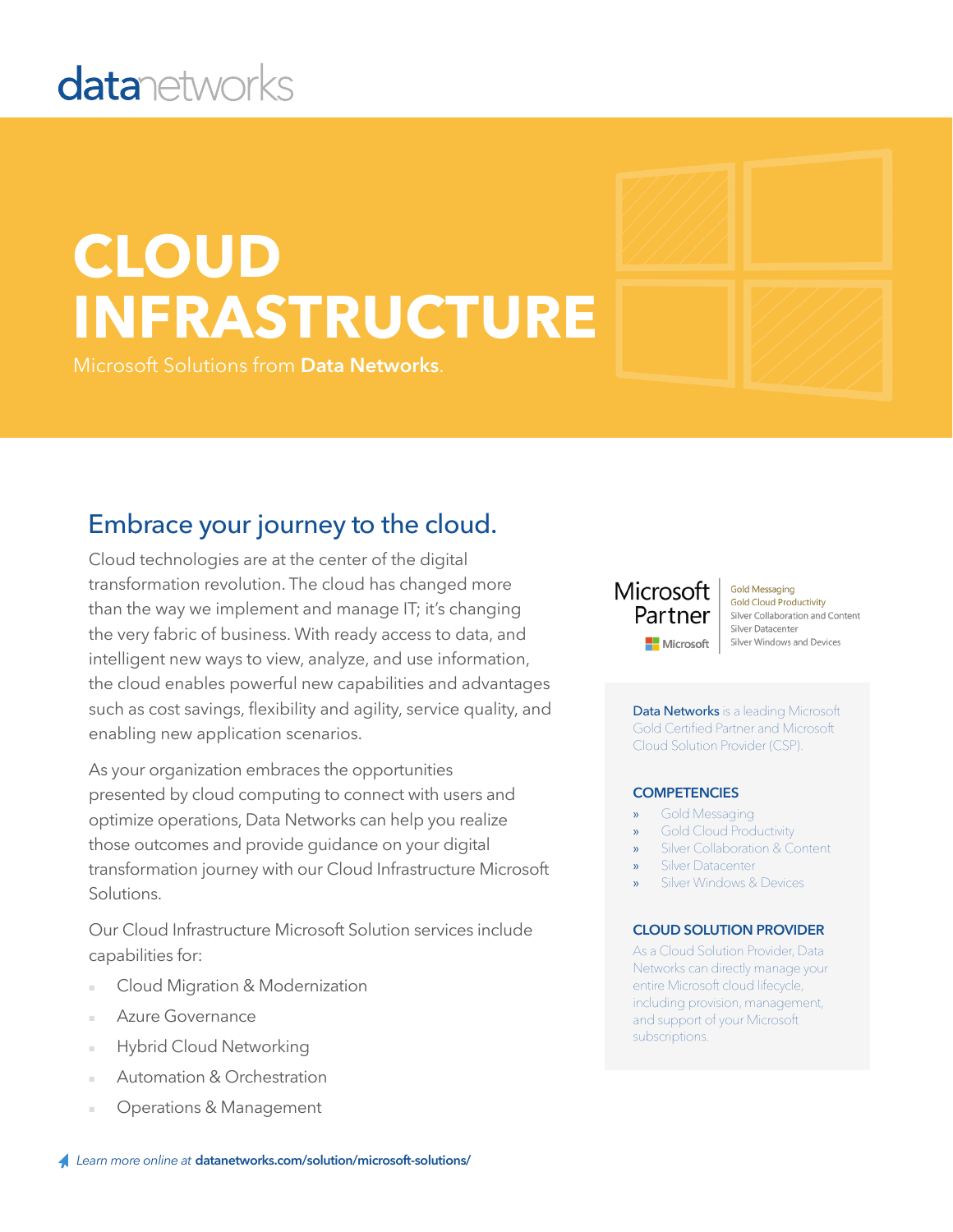## **Cloud Migration & Modernization**

### Migrate seamlessly to the cloud to reduce costs, increase agility, and improve service quality.

The path to unprecedented growth goes through the cloud, helping your organization connect users, data, and processes in new ways to embrace the possibilities enabled by modern technologies. Data Networks can help you make the platform and cultural shifts needed to build and implement a successful digital platform strategy. Our Cloud Migration & Modernization capabilities encompass every aspect of the digital transformation process from initial discovery, to planning, designing, building, managing, and automating your cloud resources—we have the tools and expertise to deliver a seamless cloud migration through our Assessment, Migration, and Optimization services.

#### Assessment Services

Our Assessment Services help us understand your current infrastructure and opportunities for migrating applications with Azure. Our team uses a mixture of software tools and consultancy best practices to discover what applications can be migrated, what their current configurations are, the people within your organization who will be impacted by the migration, and the dependencies of the applications. Our assessments produce a comprehensive plan for what to do with each application and the expectations on availability and functionality, as well as understanding the migration process and costs.

#### Migration Services

Our Migration Services use the recommendations from the Assessment Plan to migrate applications to the cloud. Our team will setup your Azure subscriptions using best practices for security, connectivity, policies, and general governance prior to the migration to ensure your organization is using Azure correctly from the start. Once the subscriptions are in place, our team will perform the migration using the prescribed method identified in the Assessment Plan to rehost, retire, replace, rearchitect, or retain your applications in the cloud. All migrated applications are then evaluated and tested to ensure they meet the criteria outlined in the assessment and adhere to your specifications.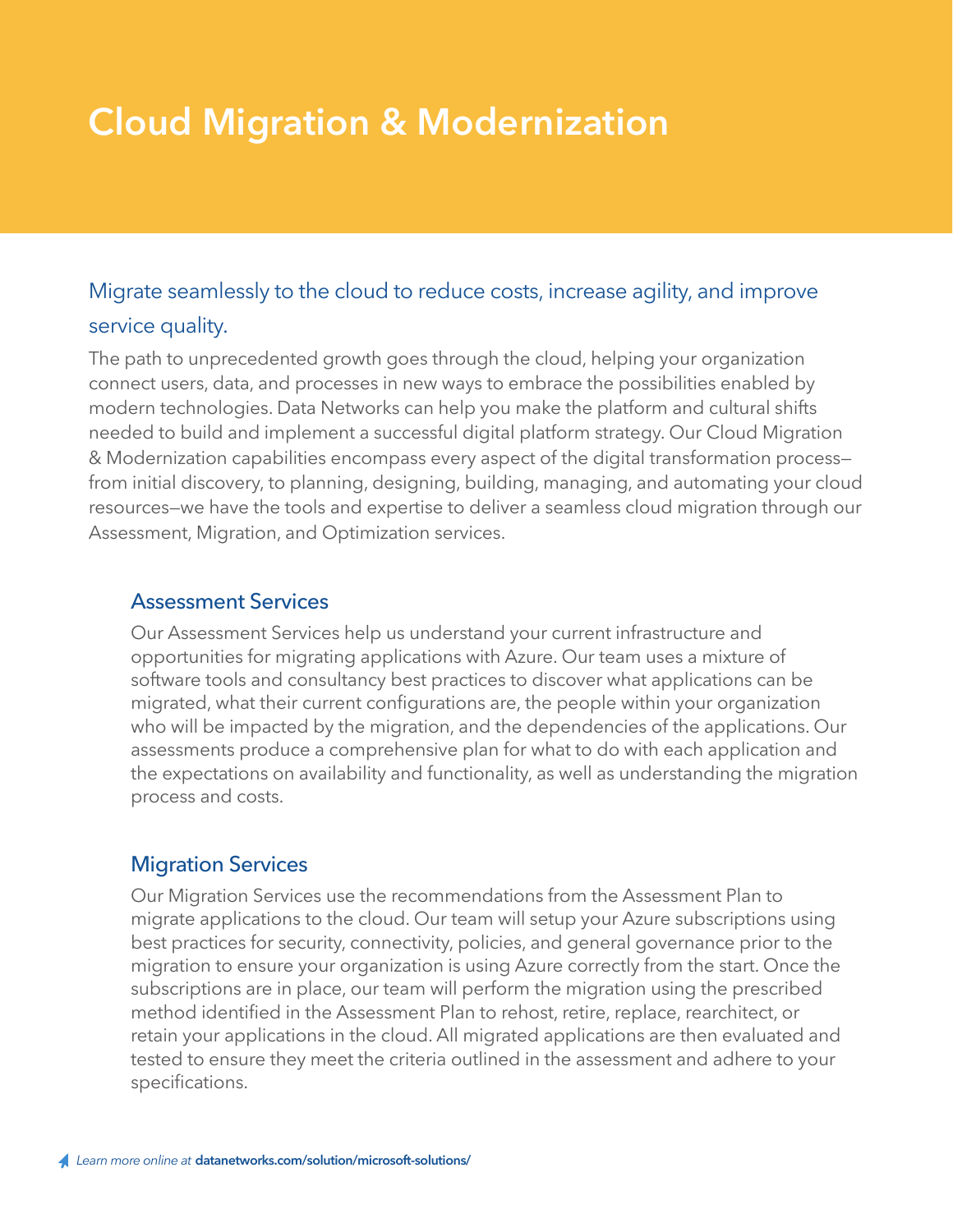#### Optimization Services

Our Optimization Services give us the opportunity to look for opportunities to optimize spending and implement Azure security and management resources to govern, secure, and monitor your cloud applications in Azure. Our team will review your Azure Cost Management and Azure Advisor to track spending and identify areas for cost savings. This also includes evaluating migrated applications for opportunities to right size overprovisioned virtual machines and services. We can implement automation to resize or stop based on a utilization schedule and identify applications that could benefit from optimization with platform as a service (PaaS) services or containers.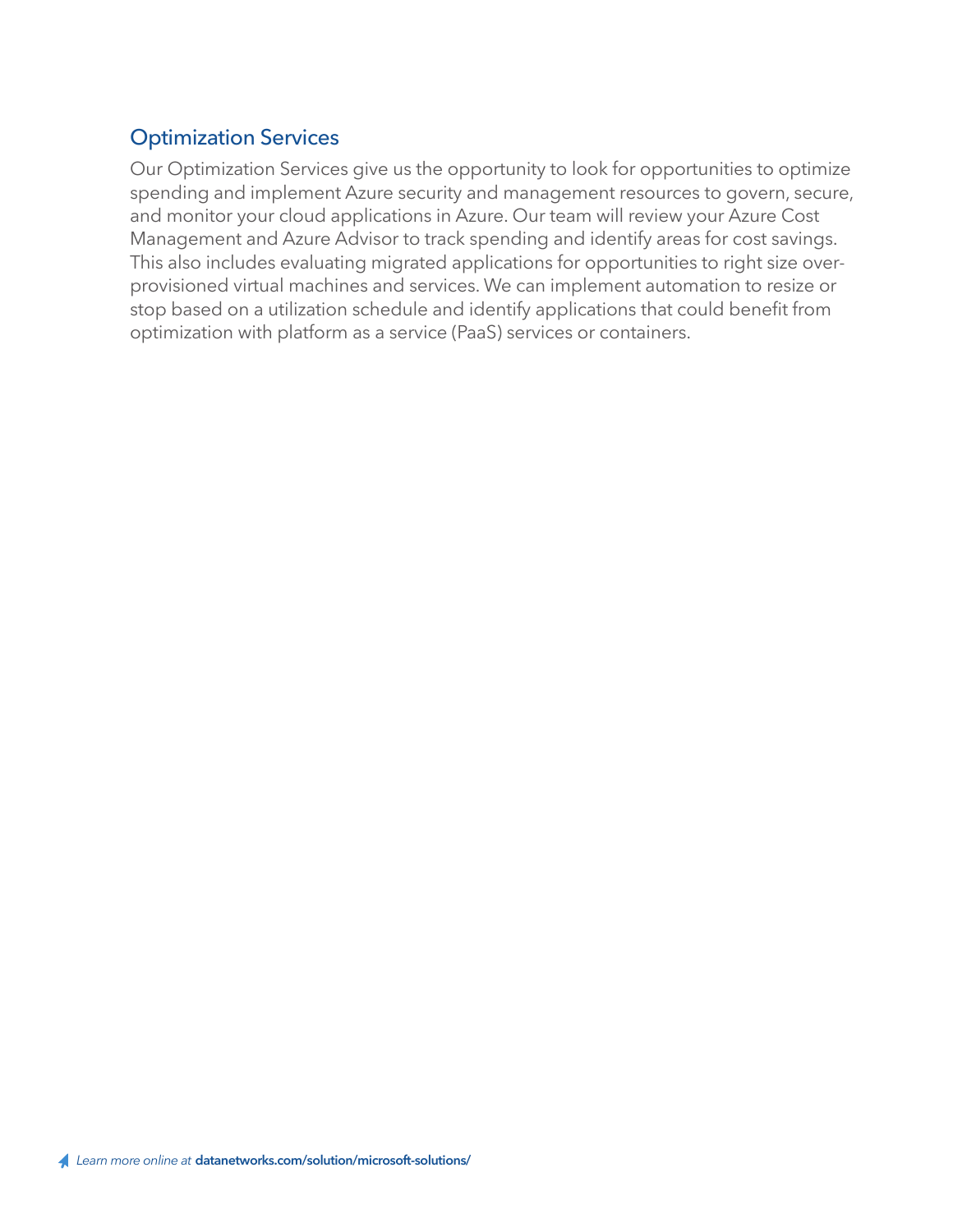### **Azure Governance**

#### Build and scale your applications quickly while maintaining control.

Azure provides several built-in tools to help apply governance at scale. Our resourceful Microsoft engineers can develop tools, scripts, templates, and policies to apply more control in your environment.

#### Configure & Setup Azure Enterprise Agreement (EA) Portal

The Azure Enterprise Agreement Portal is an online management portal that helps manage the cost of Azure EA services. Our engineers can quickly and flawlessly setup your Azure EA Portal, assign admins and users, and demonstrate how to effectively use the portal to contain Azure spending.

#### Configure Governance for Control of Azure Resources

Our team will ensure your Azure resources are operating efficiently by configuring governance using:

- Azure Management Groups to help organize resources and subscriptions.
- Azure Resource Manager Policies to help manage and prevent IT issues with policy definitions that enforce rules and effects for your resources.
- Azure Role-Based Access Control to help manage who has access to Azure resources, what they can do with those resources, and what areas they have access to.
- Azure Blueprints to simplify deployments by packaging artifacts such as different policies, Azure Resource Manager templates, and Azure role-based access control (Azure RBAC) in a single blueprint definition.

#### Setup Power BI for Azure EA Monitoring

Our team can setup Microsoft Azure Consumption Insights for Power BI, which will enable your organization to quickly import and analyze your Azure consumption data for insights about which departments, accounts, or subscriptions are consuming the most. It also provides visibility of which service your organization used most and trends for spending and overall usage.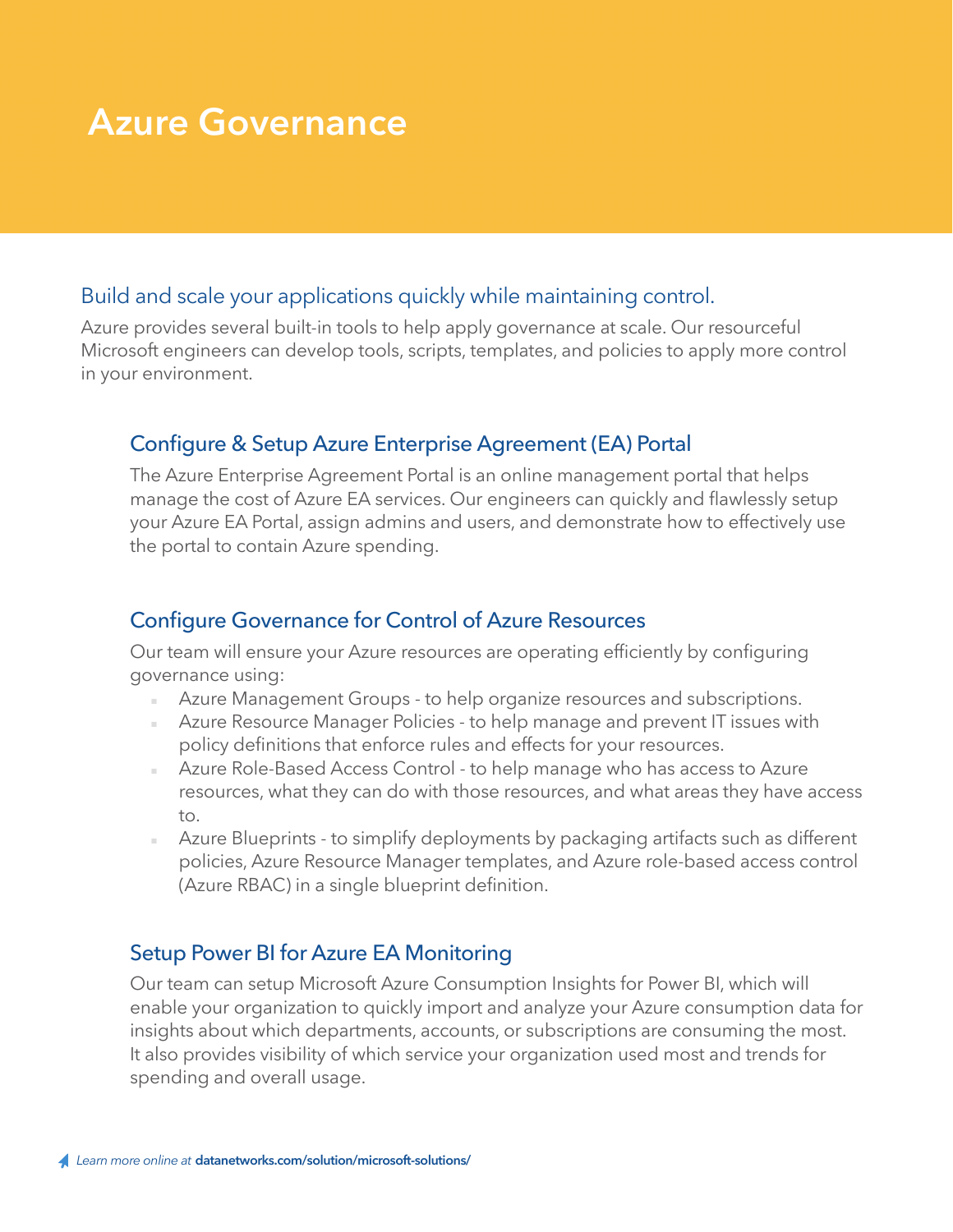## **Hybrid Cloud Networking**

#### Design, implement, and protect your hybrid cloud networking solution.

As you develop your multi-cloud strategy, our experienced networking Solution Architects and Engineers can help you ensure a secure connection to your existing data centers or sites to the cloud, and help you build a disaster recovery solution between your location and the Azure cloud. Our team can help with every aspect of your hybrid cloud networking solution, from determining bandwidth capacity to ensuring your solution meets organizational and industry compliance requirements.

#### Network Design & Bandwidth Planning

Your network is the heart of your organization— a poor network design can have a major impact on productivity and efficiency in the workplace. Find the right balance of network performance, security, redundancy, and cost by leveraging our team's unique mix of project management and technical skill to nail your network design project. Our team addresses the entire network planning lifecycle by identifying your network and bandwidth requirements, assessing the current state of your network, designing your network topology, choosing the best hardware and software, and creating an implementation plan to deploy, configure, and test your network.

#### Enable Hybrid Connectivity

Our team can securely connect your cloud resources with your on-premises data centers with Azure's ExpressRoute or Site-to-Site networking (or both).

- ExpressRoute is an Azure resource that lets you create private connections between Microsoft data centers and infrastructure that's on-premises or in a colocation facility. ExpressRoute connections do not go over the public internet, and offer higher security, reliability, and speeds with lower latencies than typical connections over the internet.
- Azure VPN gateways provide cross-premises connectivity between your location and Azure. The Azure portal can create a Site-to-Site VPN gateway connection from your on-premises network to the virtual network.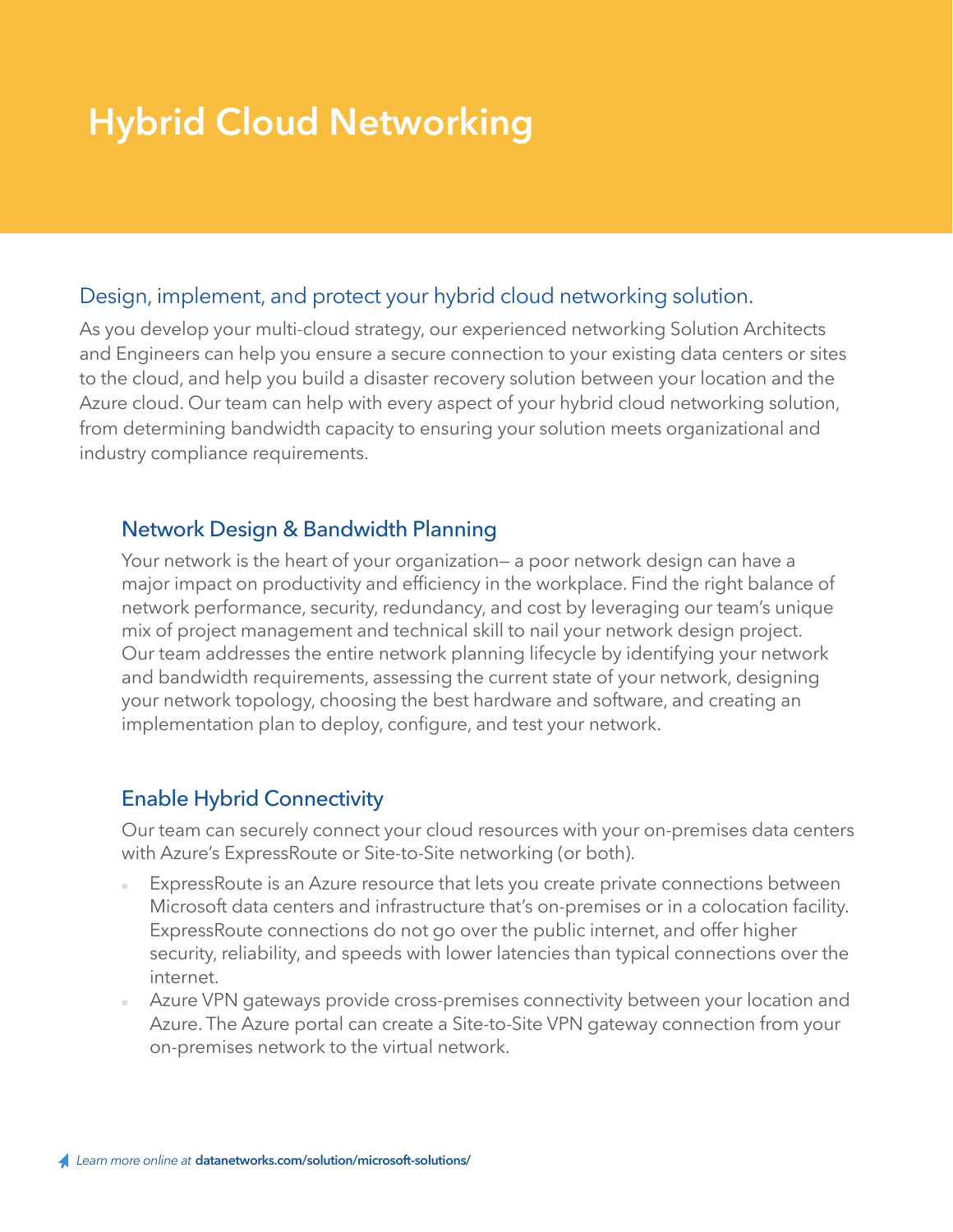#### Build Geo-Redundant or Multi-Cloud Solutions

Applications that require the highest levels of availability and quality of experience require geographic redundancy, or geo-redundancy, which duplicates your applications and infrastructure across geographic regions. Our team can design and deliver a georedundant solution to avoid application downtime and seamlessly reconnect clients to functioning regions using a disaster recovery (DR) or a distributed (active/active) scenario. You can also depend on our team to deliver a multi-cloud solution designed to meet your organizational goals. By marrying public, private, and edge clouds to form a multi-faceted solution, we combine on-premise operations with services and applications running on multiple public cloud providers, enabling your organization to capture the benefits of each platform while mitigating their downsides. We use Azure Traffic Manager when building your geo-redundant or multi-cloud solutions to distribute traffic to your public facing applications across the global Azure regions and provide your public endpoints with high availability and quick responsiveness.

#### Perform Network Readiness Assessments

Our Network Readiness Assessments provide a detailed analysis of your existing network's capabilities and a roadmap to readiness as you prepare to adopt or upgrade your Microsoft digital workplace solutions. Our assessments help identify possible obstacles to new technology integration, provide a detailed analysis of how to best leverage current technology, and deliver expert guidance and consultation to ensure your successful digital transformation initiative.

#### Secure the Network & Ensure Compliance

Security is an essential component of strong data safeguards in all network and online computing environments. We can secure your network and ensure compliance by deploying Azure Firewall, which helps lock down your environment and filter outbound traffic, and Azure network security groups to filter network traffic to and from Azure resources in your Azure virtual network.

#### Implement Secure Connectivity

An important component of your hybrid cloud network is to implement secure connectivity for remote administration and development. Our team can implement a point-to-site VPN connection to enable your developers or operations personnel to manage virtual machines and services in Azure. The point-to-site VPN connection creates a private and secure connection between the user and the virtual network. Once connected, users can RDP or SSH over the VPN link to any virtual machine on the virtual network.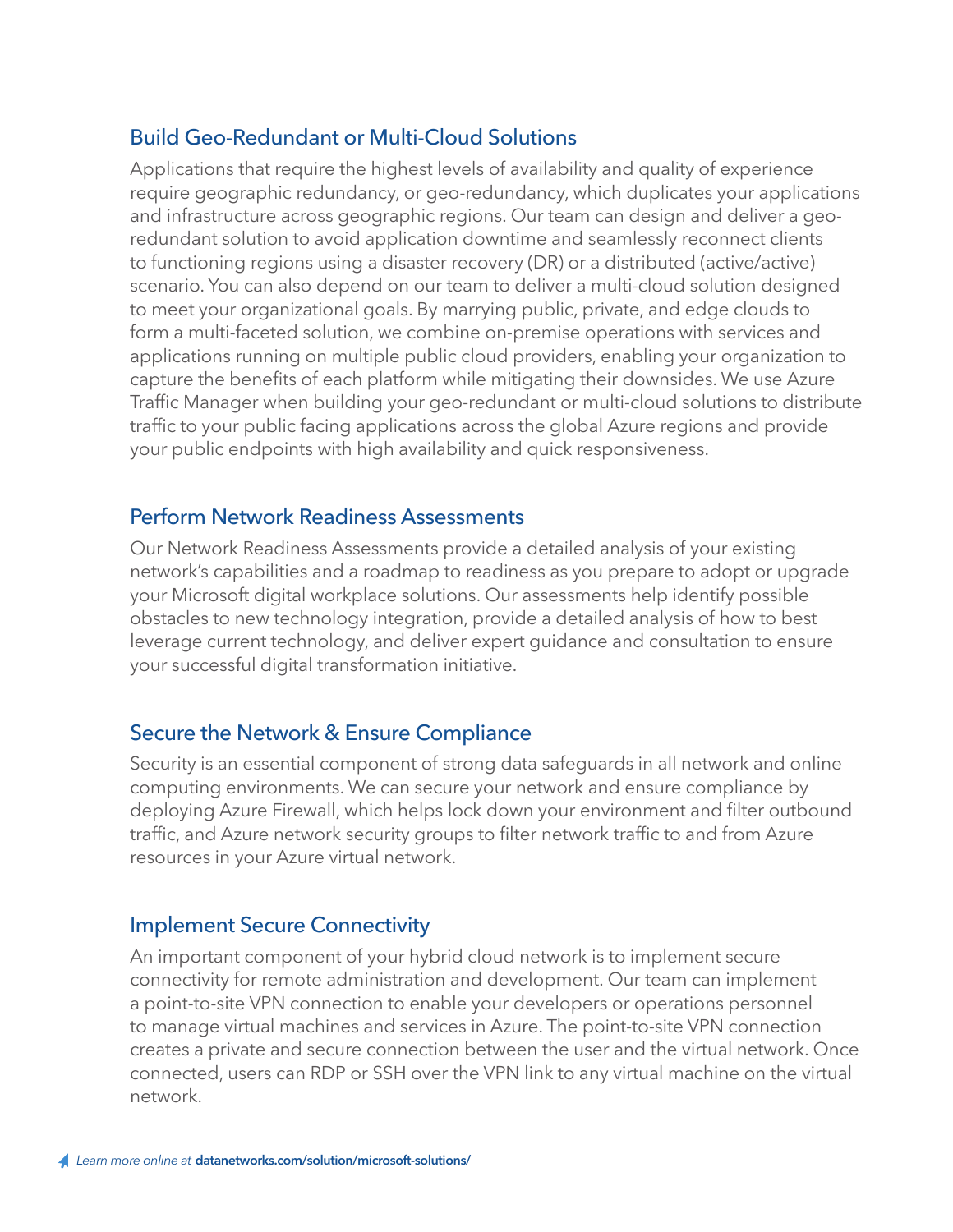### **Automation & Orchestration**

#### Automate and optimize your hybrid environment.

Automation and orchestration are important functions for a successful Azure practice. DevOps brings together people, processes, and technology that automates software delivery to provide continuous value by delivering software faster and more reliably. It offers significant benefits, including optimizing Azure spending and increasing reliability for workloads that have varying resource requirements.

#### Optimize Azure Spending & Increase Workload Reliability

Automation and DevOps both offer capabilities that save money and increase efficiency by adding technology that performs tasks with reduced human assistance. Azure Automation delivers a cloud-based automation and configuration service to automate, configure, and install updates across hybrid environments. Azure Automation provides complete control during deployment, operations, and decommissioning of workloads and resources. Similarly, Azure DevOps automates and speeds software delivery, fixes, and updates which make your processes and products more reliable. Our team can deliver key services for setting up and configuring your Automation & DevOps resources, including:

- Template and script authoring
- Automatic start and stop of virtual machines
- Cost management of developer cloud resources
- Automatic scale down of services
- Continuous deployment and integration
- Configuration management
- **Container management**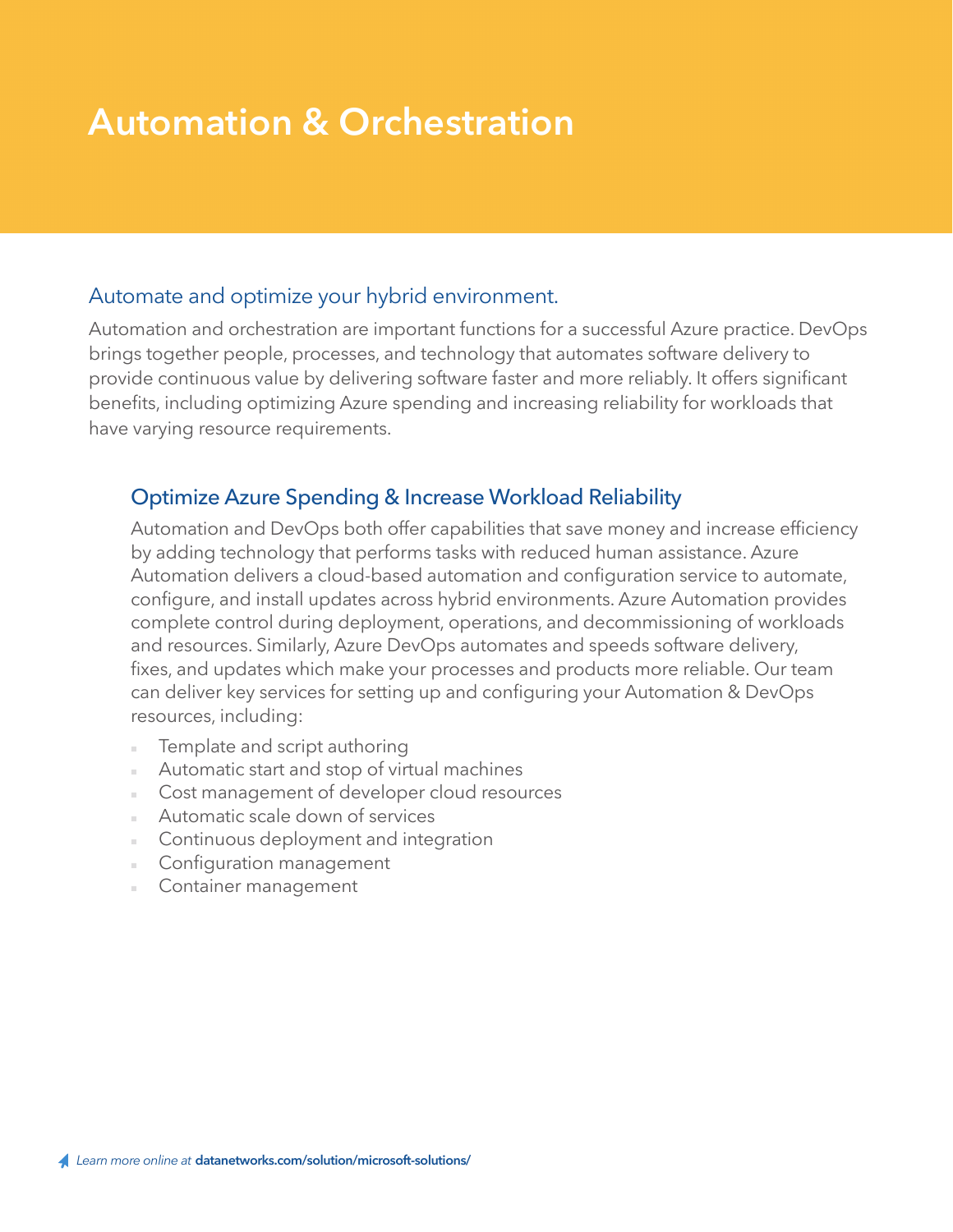### **Operations & Management**

#### Achieve value and agility in the cloud.

Azure offers many services for visibility and control across your environment—from your on-premises data center to the cloud. Data Networks' Operations & Management services can help you manage, protect, and secure your workloads no matter where they reside by implementing and configuring built-in Azure features.

#### Azure Management Services

Azure Monitor, Log Analytics, Application Insights, and Azure Automation are the core Azure services which comprise the management stack. Our team can configure these services to help you gain visibility into your environment, reduce mean time to resolution when errors do occur, improve the performance and usability of your applications in Azure, and perform change and update management.

- Azure Monitor provides all the monitoring data you need to operate and maintain your Azure resources with base-level infrastructure metrics and logs for most services in Microsoft Azure.
- Log Analytics centralizes log data from multiple systems and environments, including those external to Azure, in a single data store. This allows you to transform your Azure activity and managed data resources across different subscriptions into actionable insights.
- Application Insights provides rich performance monitoring, powerful alerting, and easy-to-consume dashboards to help ensure your applications are available and performing as expected.
- Azure Automation allows you to automate, configure, and install updates across hybrid environments.

#### Azure Protection Services

Azure Backup and Azure Site Recovery allow your organization to experience the benefits of high availability, disaster recovery, and backup. Our team can implement these Azure services in your environment to deliver business continuity and disaster recovery solutions that reduce costs, increase compliance, and reduce complexity.

Azure Backup - protects your data with a cloud-based backup-as-a-service.